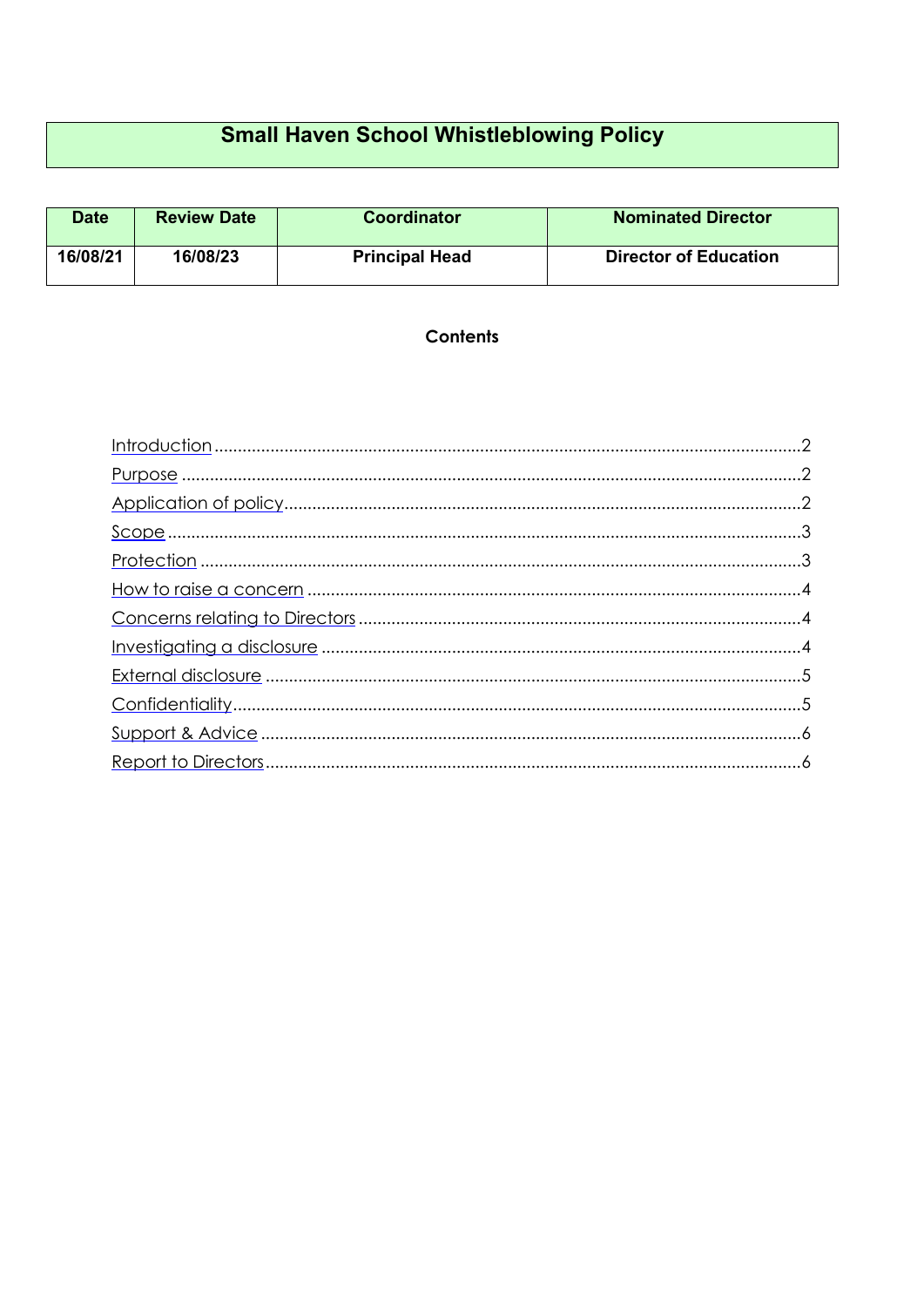#### <span id="page-1-0"></span>**Introduction**

The directors are committed to maintaining a culture of openness, accountabilityand integrity. They seek to ensure that employees and workers at the school feel secure in raising concerns about any activity which may harm individuals or undermine the school. The school has adopted this Whistle Blowing policy to provide clear guidance to those who may need to raise concerns. This policy and procedure has been prepared in accordance with the Public Interest Disclosure Act 1998 and DfE guidance for schools.

# <span id="page-1-1"></span>**Purpose**

The Directors expects its employees, and others involved in the work of the school, who have serious concerns about any aspect of the school's work to come forward and raise those concerns.

An employee may be the first person to realise that there could be something seriously wrong within the school. However, they may feel that speaking up would be disloyal to colleagues or to the school. They may also fear harassment or victimisation.

This policy aims to:

- encourage you to feel confident in raising serious concerns and to question and act upon concerns;
- provide avenues for you to raise those concerns and receive feedback on any action taken;
- ensure that you receive a response to your concerns and that you are aware of how to pursue them if you are not satisfied;
- reassure you that you will be protected from possible reprisals or victimisation if you have a reasonable belief that you have raised any concern in good faith.

# <span id="page-1-2"></span>**Application of policy**

All employees and workers at the school have a responsibility for whistleblowing. The purpose of this policy and procedure is to make it clear that employees can raise concerns in confidence without fear of victimisation, subsequent discrimination or disadvantage. Employees are encouraged to raise serious concerns in the first instance **within** the school rather than overlooking a problem or 'blowing the whistle' outside, and it is preferred that the matter is raised when it is just a concern rather than waiting for proof.

This policy and procedure applies to all employees and those working for the school, for example, agency staff. It also covers those providing services under a contract with the school and organisations working in partnership with the school.

The school recognises that employees may wish to seek advice and be supported by their trade union representative, (if applicable) when raising a concern and acknowledges and endorses the role trade union representatives play in this area. Colleagues supporting will act in accordance with the policy and procedure and will not suffer detriment in their employment with the school.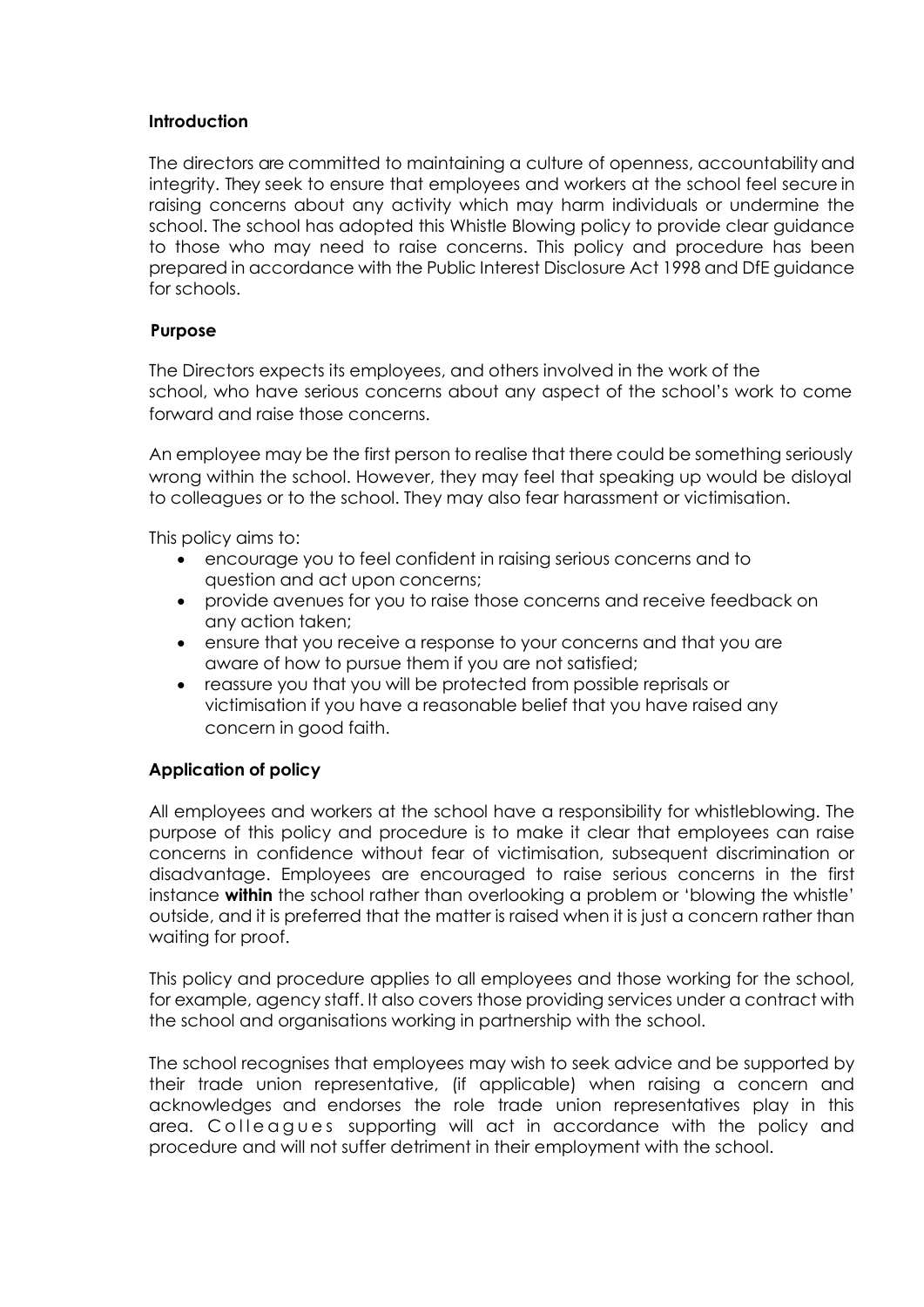# <span id="page-2-0"></span>**Scope**

This policy and procedure is intended to cover concerns that fall outside the scope of other procedures, including the school's complaints procedure and grievance policy.

This policy should be used for concerns about:-

- any unlawful act, whether criminal or a breach of civil law;
- maladministration, as defined by the Local Government Ombudsman
- breach of any statutory code of practice
- breach of, or failure to implement or comply with, Financial Regulations or Standing Orders
- any failure to comply with appropriate professional standards
- fraud, corruption or dishonesty
- actions which are likely to cause physical/mental/psychological danger to any person, or to give rise to a risk of significant damage to property
- loss of income to the school
- abuse of power, or the use of the school's powers and authority for any unauthorised or ulterior purpose
- discrimination in the provision of education
- any other matter that staff consider they cannot raise by any other procedure

It should be emphasised that this policy and procedure is intended to assist employees or workers who have discovered malpractice or serious wrongdoing, provided they make the disclosure in accordance with the policy. It is not designed to question financial or business decisions taken by the school nor may it be used to reconsider any matters that have already been addressed under the harassment, complaint or disciplinary procedures. Individuals who make disclosures outside the arrangements set out here will not be protected under this policy and may not be protected under the Act.

# <span id="page-2-1"></span>**Protection**

It can be difficult for an employee or worker to make the decision to report a concern. If a concern is raised in good faith and based on reasonable belief, there should be nothing to fear.

The school will not tolerate any harassment or victimisation (including informal pressures) and will take appropriate action to protect an individual when they raise a concern even if they are genuinely mistaken in their concerns. Any harassment or victimisation of a whistleblower would result in disciplinary action against the person responsible.

Under The Public Interest Disclosure Act 1998, workers are protected from dismissal or other detriment as long as they follow their employers whistle blowing procedure.

Any investigations arising from whistleblowing will not influence or be influenced by any other procedures to which an employee may be subject.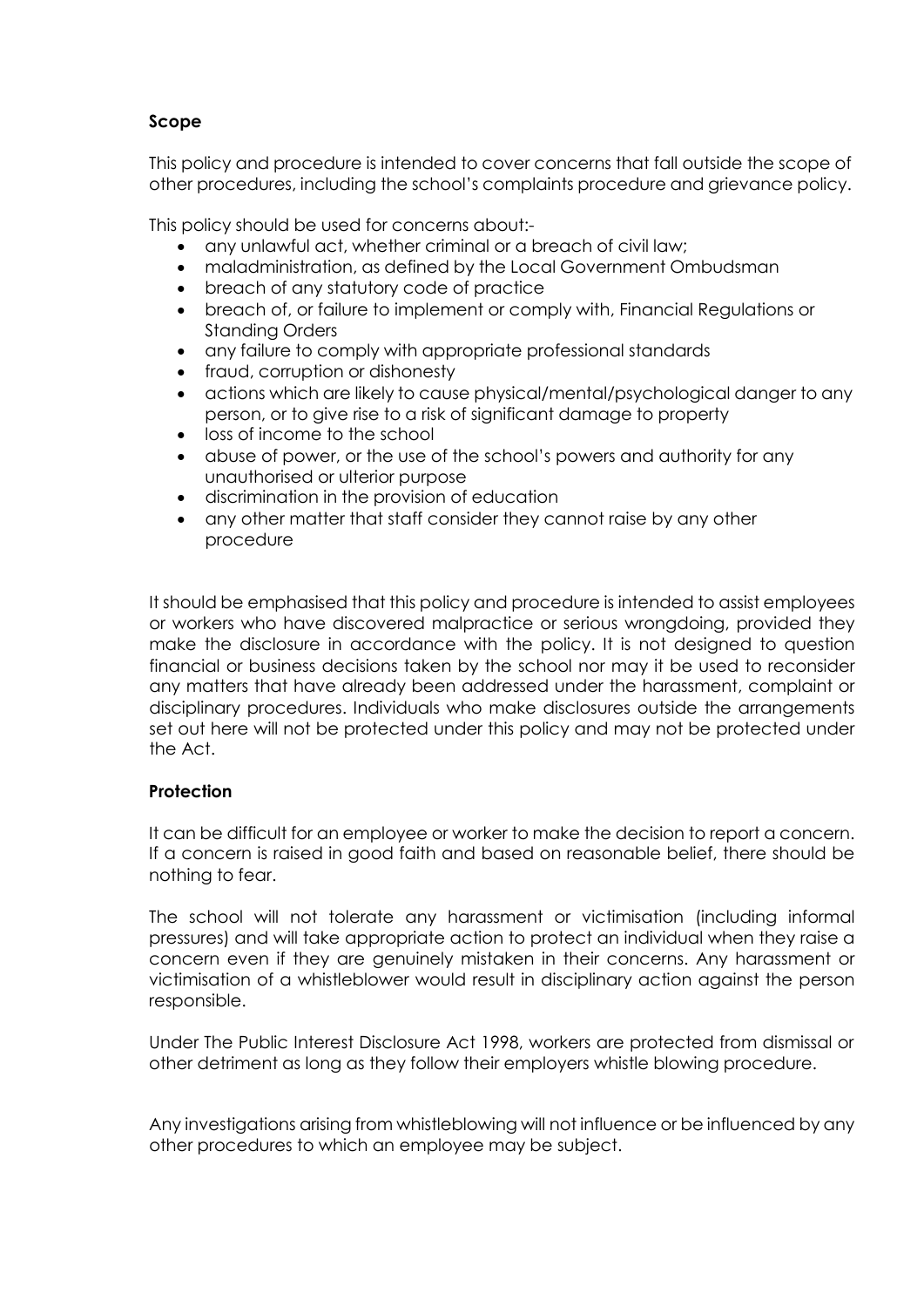If an employee's concern is not confirmed by the investigation, no action will be taken against them. If, however it is determined through an investigation that an employee made an allegation frivolously, maliciously or for personal gain, disciplinary action may be taken against them.

#### <span id="page-3-0"></span>**How to raise a concern**

It is hoped that in most cases an employee/worker will feel able to raise any concerns internally with the Principal Head, speaking to them in person or putting the matter in writing if they prefer. They may be able to agree a way of resolving a concern quickly and effectively.

Where the concern relates to the Principal Head the employee/worker should raise the concern with the Deputy DSL, Tim Catherall.

The Principal head (or Deputy DSL) will meet with the employee/worker as soon as practicable to discuss their concern. Recording sufficient details to enable the matter to be thoroughly investigated. As a minimum, they will record the name of the employee/worker but also indicate whether the individual wishes his or her identity to remain confidential and the nature of the concern

It may not always be possible to maintain confidentiality and the Principal Head (or Deputy DSL) should explain this to the employee/worker. In such instances, the employee/worker will have the choice of either withdrawing or agreeing to his/her identity becoming known to enable the concern to be effectively dealt with.

The employee may bring a colleague or trade union representative to any meetings under this policy. The confidentiality of the disclosure and any subsequent investigation must be respected.

The Principal Head (or Deputy DSL) will take notes and produce a written summary of the concern raised and provide the employee/worker with a copy as soon as practicable after the meeting, along with an indication of how they propose to deal with the matter, where possible.

#### <span id="page-3-1"></span>**Concerns relating to Directors**

If a concern against a Director is received, then this will be treated in the same way as any other concern. It will receive the same serious consideration. Such a concern would normally be raised with the Deputy DSL, Tim Catherall or via the Local Authority.

#### <span id="page-3-2"></span>**Investigating a disclosure**

Once an employee/worker has raised a concern, the Principal Head (or Deputy DSL) will carry out, within 10 working days, an initial assessment to determine the scope of any investigation. The employee/worker will be informed of the outcome of this assessment. The employee/worker raising the concern may be required to attend additional meetings in order to provide further information.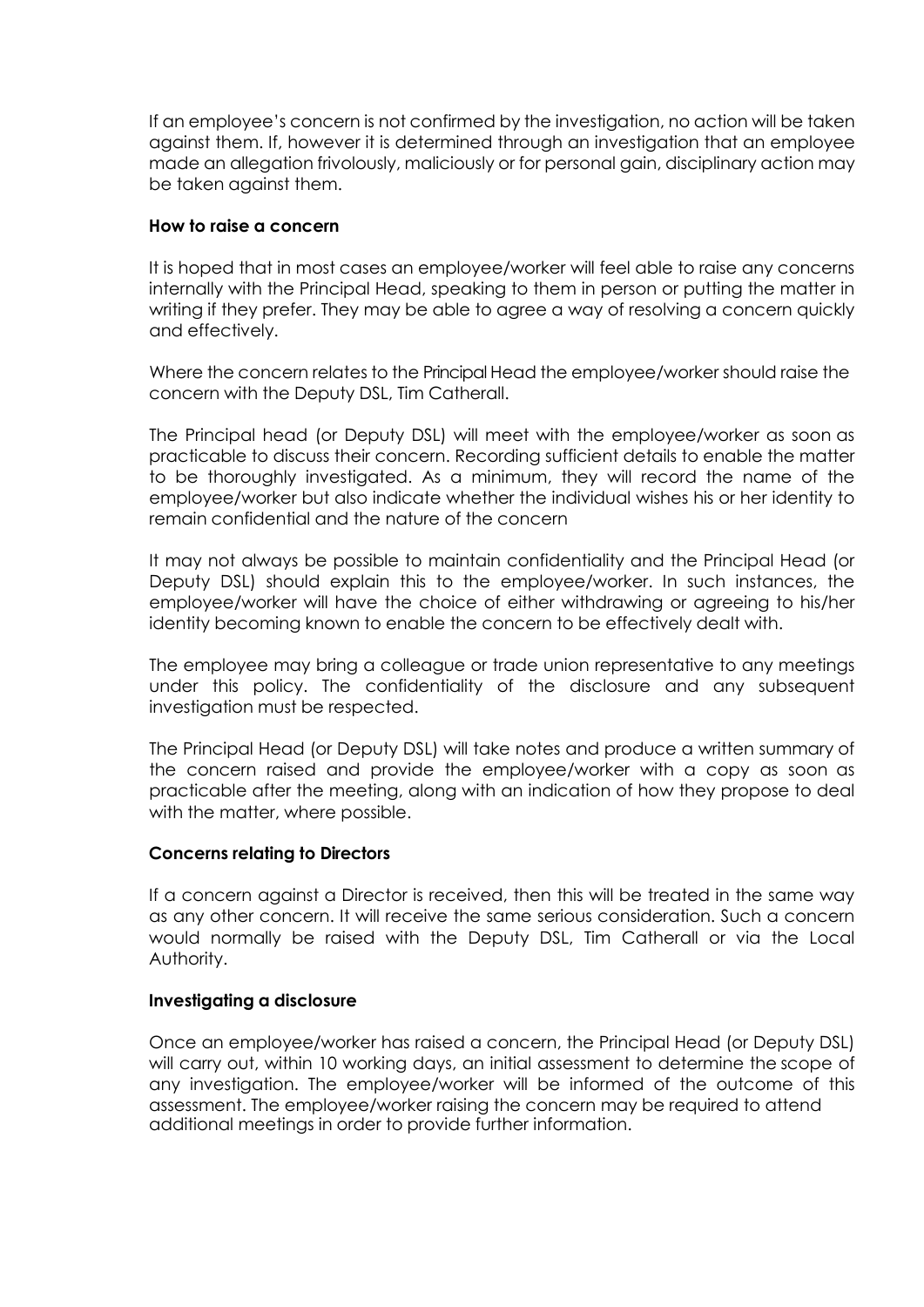The Principal Head (or Deputy DSL) may consider it appropriate to refer the concern to an external agency for consideration in advance of any internal investigation. This may be appropriate where concerns about child safeguarding, potential criminal activity or unsafe working practices are raised. Where this is deemed appropriate, no further internal investigation should be undertaken until clearance is given.

Where necessary, the school may appoint an investigator or team of investigators, including those with relevant experience of investigations or specialist knowledge of the subject matter. The investigator(s) may make recommendations for change to enable the school to minimise the risk of future wrongdoing.

The Principal Head (or Deputy DSL) will aim to keep the employee/worker informed of the progress of the investigation and likely timescale. Sometimes the need for confidentiality may mean that the employee/worker cannot be given specific details of the investigation or any disciplinary action taken as a result. The employee/worker is required to treat any information about the investigation as strictlyconfidential.

If it is concluded that an employee/worker has made false allegations maliciously, in bad faith or with a view to personal gain, they will be subject to disciplinary action under the school's disciplinary policy and procedure.

Whilst it cannot always be guaranteed that the outcome will be in line with the employee's/worker's expectation, concerns will be dealt with fairly and in an appropriate way.

There is no right of appeal against any decisions taken under this policy and procedure.

#### <span id="page-4-0"></span>**External disclosure**

Employees or workers who believe that the matter has not been taken seriously or is being covered up may choose to report the concern externally to an appropriate body details of which are shown below:

- the Local Authority
- a Prescribed Person or Body (eg. Ofsted, Education Funding Agency, Children Commissioner or NSPCC) https:/[/www.gov.uk/government/publications/blowing-the-whistle-list-of](http://www.gov.uk/government/publications/blowing-the-whistle-list-of-)prescribed-people-and-bodies--2/whistleblowing-list-of-prescribed-peopleand-bodies

#### <span id="page-4-1"></span>**Confidentiality**

The Directors view confidentiality as a two-way process and will endeavour to maintain this approach, though they recognise this cannot always be guaranteed. In return we would expect concerns the employee/worker has raised through this policy will remain equally confidential until there has been an opportunity for their assessment.